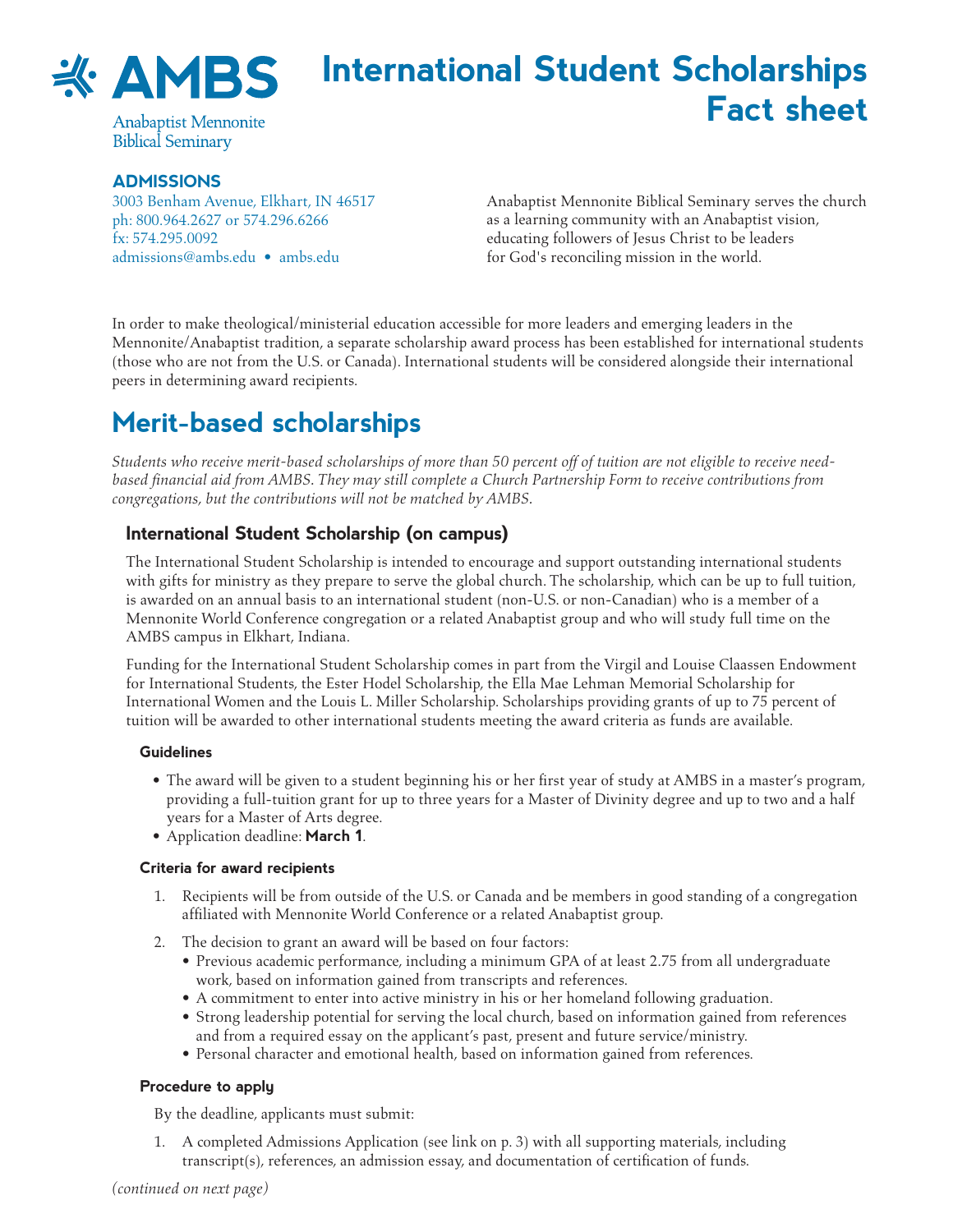### **International Student Scholarships | Fact sheet**

- 2. A completed Scholarship Application (see link on p. 3).
- 3. An essay of 1,200 to 1,800 words that focuses on:
	- their leadership potential for serving the local church
	- their past, present and future service/ministry
	- how an education at AMBS will enrich their present and future ministry

*Please note:* Since the scholarship selection process is competitive and limited scholarship funds are available, a strong essay that clearly addresses the above areas — with attention to grammar and spelling — is important.

#### **Understandings**

- 1. The award recipient will be enrolled as a full-time student (nine hours or more per semester plus one Intensive Term course).
- 2. Students in the MDiv program are eligible for an award for three consecutive years. Students in an MA program are eligible for an award for two and a half consecutive years. No extensions of an award are possible.
- 3. Eligibility from year to year will be based on satisfactory progress toward completion of the degree, including:
	- maintaining a minimum 2.75 GPA
	- continuing as a full-time student
	- • supporting and adhering to AMBS community life standards
	- • supporting and participating in enrollment and recruitment activities and initiatives
	- actively participating in campus activities
	- assuming leadership responsibilities on the AMBS campus
- 4. Recipients will not be eligible for AMBS need-based financial aid, including AMBS matching grants, in addition to an award of 51 percent or greater.

### **Global Anabaptist Scholarship (fully online)**

In order to make theological education accessible for more leaders and emerging leaders in the Mennonite/ Anabaptist tradition, AMBS partners with global Anabaptist church bodies outside of the U.S. and Canada to offer fully online graduate education. This merit-based scholarship is for students pursuing the fully online Master of Arts: Theology and Global Anabaptism or the fully online Graduate Certificate in Theological Studies.

Financial aid for international students who take only online classes will be administered in the same manner as it is administered for U.S. and Canadian students. Financial aid policies and procedures are the same for students studying on campus or exclusively online.

#### **Guidelines**

- 1. Students must be from outside of the U.S. or Canada, be enrolled in the Master of Arts: Theology and Global Anabaptism or the Graduate Certificate in Theological Studies, and take all of their courses online.
- 2. Students must be enrolled in at least two courses per academic year if enrolled in the Graduate Certificate, or at least four courses per academic year if enrolled in the MA: Theology and Global Anabaptism. This will allow students to complete either the 27-credit-hour Graduate Certificate or the 46-credit-hour MA: Theology and Global Anabaptism within a four-year period.
- 3. In addition to need-based financial aid of up to 50 percent off of tuition, students are also eligible to receive additional aid depending on their home country.
- 4. Once awarded, this scholarship is renewable for three consecutive academic years, for a total of four years of student eligibility. If students fail to complete the required number of courses in any academic year, or if their GPA falls below 2.75, they will forfeit the scholarship.
- 5. Scholarship funds are limited and will be awarded to new students based on the amount of funding available during any academic year.
- 6. Application deadline: **March 1**.